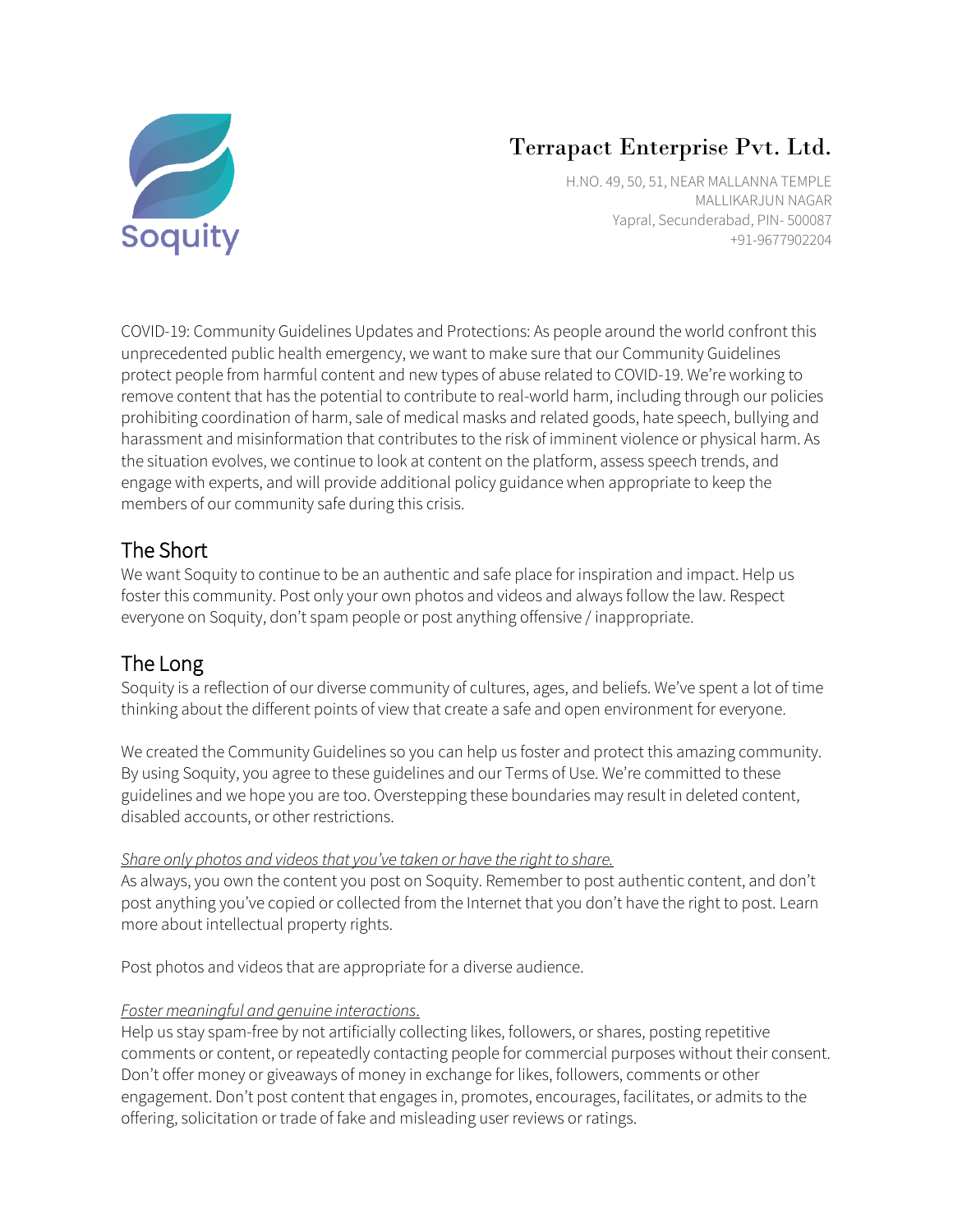You don't have to use your real name on Soquity, but we do require Soquity users to provide us with accurate and up to date information. Don't impersonate others and don't create accounts for the purpose of violating our guidelines or misleading others.

#### *Follow the law.*

Soquity is not a place to support or praise terrorism, organized crime, or hate groups. Offering sexual services, buying or selling firearms, alcohol, and tobacco products between private individuals, and buying or selling illegal or prescription drugs (even if legal in your region) are also not allowed. Soquity also prohibits the sale of live animals between private individuals, though brick-and-mortar stores may offer these sales. No one may coordinate poaching or selling of endangered species or their parts.

Remember to always follow the law when offering to sell or buy other regulated goods. Accounts promoting online gambling, online real money games of skill or online lotteries must get our prior written permission before using any of our products.

We have zero tolerance when it comes to sharing sexual content involving minors or threatening to post intimate images of others.

#### *Respect other members of the Soquity community.*

We want to foster a positive, diverse community. We remove content that contains credible threats or hate speech, content that targets private individuals to degrade or shame them, personal information meant to blackmail or harass someone, and repeated unwanted messages. We do generally allow stronger conversation around people who are featured in the news or have a large public audience due to their profession or chosen activities.

It's never OK to encourage violence or attack anyone based on their race, ethnicity, national origin, sex, gender, gender identity, sexual orientation, religious affiliation, disabilities, or diseases. When hate speech is being shared to challenge it or to raise awareness, we may allow it. In those instances, we ask that you express your intent clearly.

Serious threats of harm to public and personal safety aren't allowed. This includes specific threats of physical harm as well as threats of theft, vandalism, and other financial harm. We carefully review reports of threats and consider many things when determining whether a threat is credible.

#### *Maintain our supportive environment by not glorifying self-injury.*

The Soquity community cares for each other, and is often a place where people facing difficult issues such as eating disorders, cutting, or other kinds of self-injury come together to create awareness or find support. We try to do our part by providing education in the app and adding information in the Help Center so people can get the help they need.

Encouraging or urging people to embrace self-injury is counter to this environment of support, and we'll remove it or disable accounts if it's reported to us. We may also remove content identifying victims or survivors of self-injury if the content targets them for attack or humor.

#### *Be thoughtful when posting newsworthy events.*

We understand that many people use Soquity to share important and newsworthy events. Some of these issues can involve graphic images. Because so many different people and age groups use